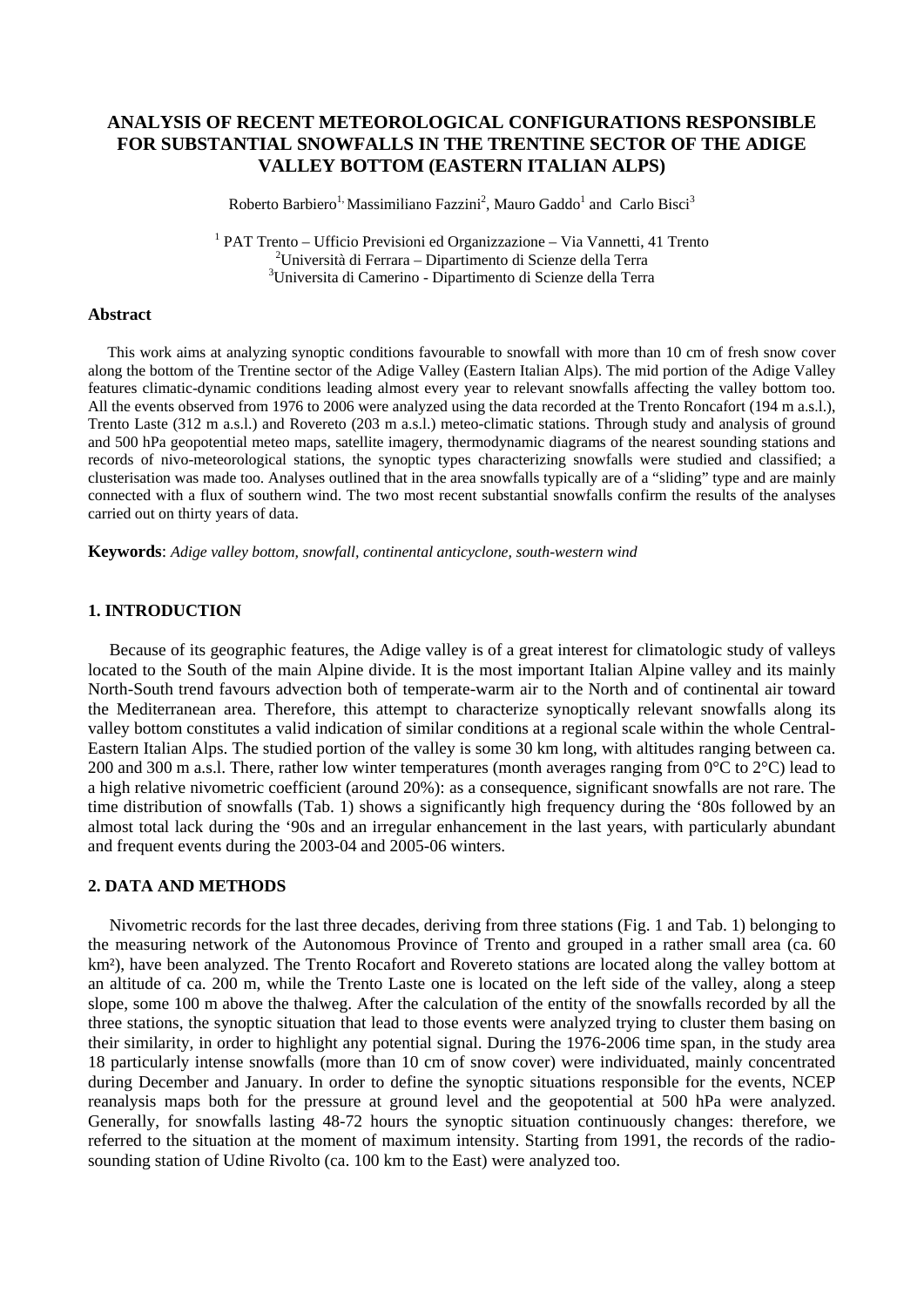

Figure 1 – Location of the study area and of the three recording stations.

| <b>EVENT DATE</b>   |                  | Trento Laste - 312 m Trento Roncafort 194 m | Rovereto 203 m  |
|---------------------|------------------|---------------------------------------------|-----------------|
| 16 jan 1977         | $23 \text{ cm}$  | $26 \text{ cm}$                             | $16 \text{ cm}$ |
| 12 jan 1978         | $23 \text{ cm}$  | $23 \text{ cm}$                             | $14 \text{ cm}$ |
| 29 jan 1978         | $45 \text{ cm}$  | $36 \text{ cm}$                             | $22 \text{ cm}$ |
| 10 jan 1979         | $23 \text{ cm}$  | $23 \text{ cm}$                             | $14 \text{ cm}$ |
| 11-13 feb 1979      | $65 \text{ cm}$  | $59 \text{ cm}$                             | $30 \text{ cm}$ |
| 20-22 dec 1979      | $29 \text{ cm}$  | $28 \text{ cm}$                             | $29 \text{ cm}$ |
| 22-23 dec 1981      | $60 \text{ cm}$  | $40 \text{ cm}$                             | $33 \text{ cm}$ |
| 17 dec 1983         | $20 \text{ cm}$  | $15 \text{ cm}$                             | $11 \text{ cm}$ |
| 15-18 jan 1985      | $111 \text{ cm}$ | $81 \text{ cm}$                             | $69 \text{ cm}$ |
| 28 jan 1985         | $26 \text{ cm}$  | $23 \text{ cm}$                             | $23 \text{ cm}$ |
| 31 jan - 2 feb 1986 | $63 \text{ cm}$  | $41 \text{ cm}$                             | $42 \text{ cm}$ |
| 26 jan 1988         | $20 \text{ cm}$  | $12 \text{ cm}$                             | $15 \text{ cm}$ |
| 25 dec 1993         | $36 \text{ cm}$  | $21 \text{ cm}$                             | $17 \text{ cm}$ |
| 2 jan 1994          | $18 \text{ cm}$  | $23 \text{ cm}$                             | $10 \text{ cm}$ |
| 2 jan 1997          | $41 \text{ cm}$  | $35 \text{ cm}$                             | $22 \text{ cm}$ |
| $11$ -mar-04        | $50 \text{ cm}$  | $34 \text{ cm}$                             | $25 \text{ cm}$ |
| $2 - 3$ dec 2005    | $31 \text{ cm}$  | $20 \text{ cm}$                             | $20 \text{ cm}$ |
| $26 - 28$ jan 2006  | $75 \text{ cm}$  | $65 \text{ cm}$                             | $50 \text{ cm}$ |

**Table 1** – Height of fresh snow for events accumulating more than 10 cm in all the three stations (1976 – 2006)

# **3. DISCUSSION**

 The analysis of synoptic frameworks evidenced that all the significant events were connected with South-Western or South-Eastern wind associated with the formation or the passage either of a depression on the Northern Mediterranean (Fig. 2) or of a deep cold depression located on the Northern Sea (fig. 3).

Each of the two most recent snowfalls was characterized by one of the above mentioned situations.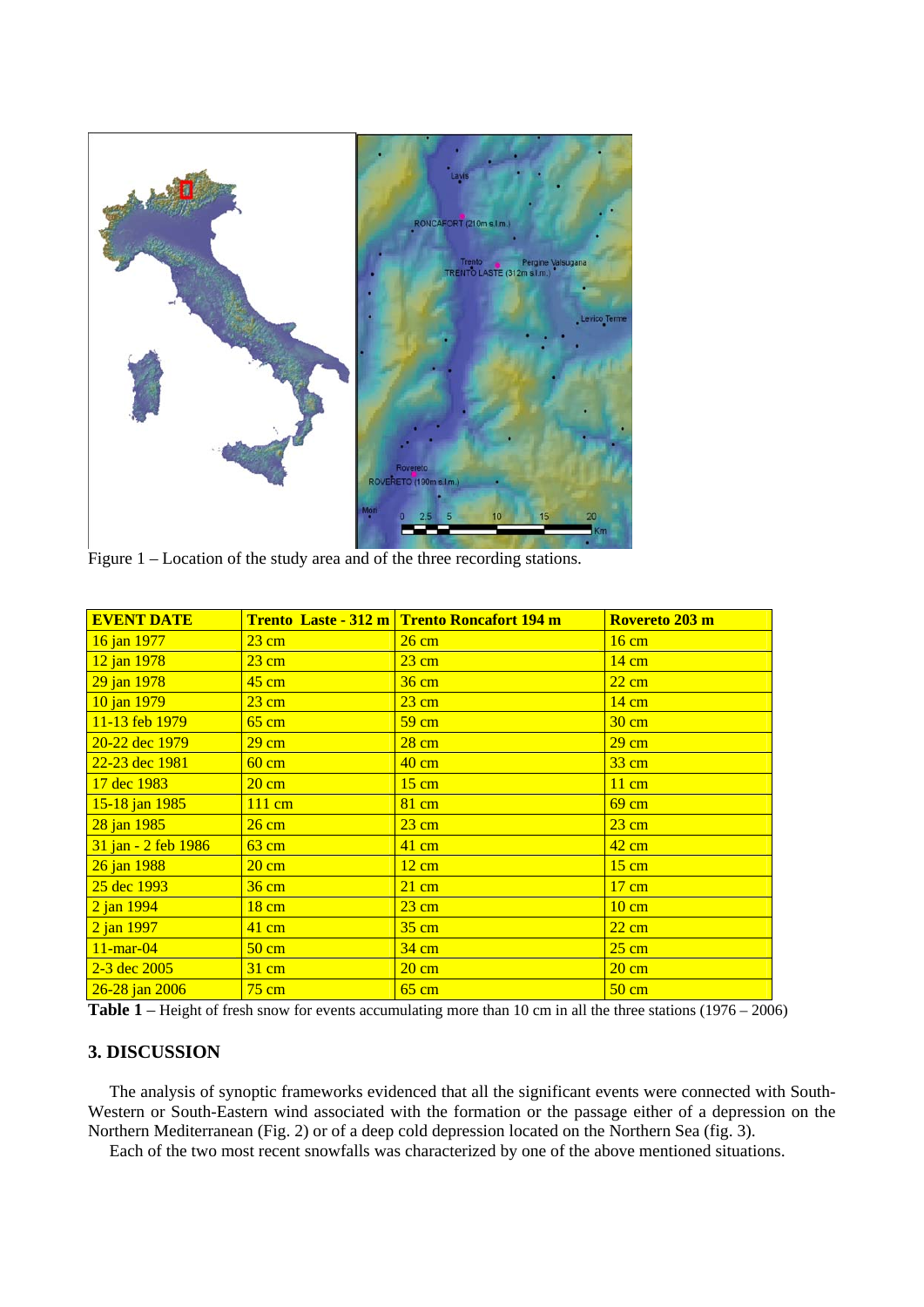03DEC2005 00Z 500 hPa Geopotential (gpdm) und Bodendruck (hPa)







**Figure 3** - Reanalysis map at the ground and geopotential of 500 hPa for January  $27<sup>th</sup> 2006 00:00$  (NCEP)

 In December 2005, the snowfall was generated by a deep depression extended to the Western Mediterranean and with a minimum on Great Britain (Fig. 2), while in January 2006 it derived from a depressionary vortex with a minimum on the Northern Mediterranean bringing pseudo-unstable warm and humid air on the Eastern Alps (Fig. 3). In both cases, long lasting persistence of very cold high pressure in the study area was instrumental for the snowfalls along the valley bottom.

During the first event, an abundant snowfall affected from the evening of December  $2<sup>nd</sup>$  to the following morning the majority of Northern Italy. In the Trentino area, 20 hours of continuous precipitation produced a fresh snow height ranging from 20 cm along the valley bottom to 60 cm at an altitude of ca. 1'500 m. Snow quantities were not exceptional but such to cause relevant problems to the population. During December 1<sup>st</sup>, a weak anticyclonic nose still allowed stable and clear conditions with low temperatures (3-4°C below the average of the period). The day after, an Atlantic perturbation, connected with a depression centred on Great Britain and extending down to Spain, reached the Alps thus producing South-Western wind over the Eastern Alps. In the morning, the sky was still clear and temperatures were low, with thermal inversion along the valley bottom.